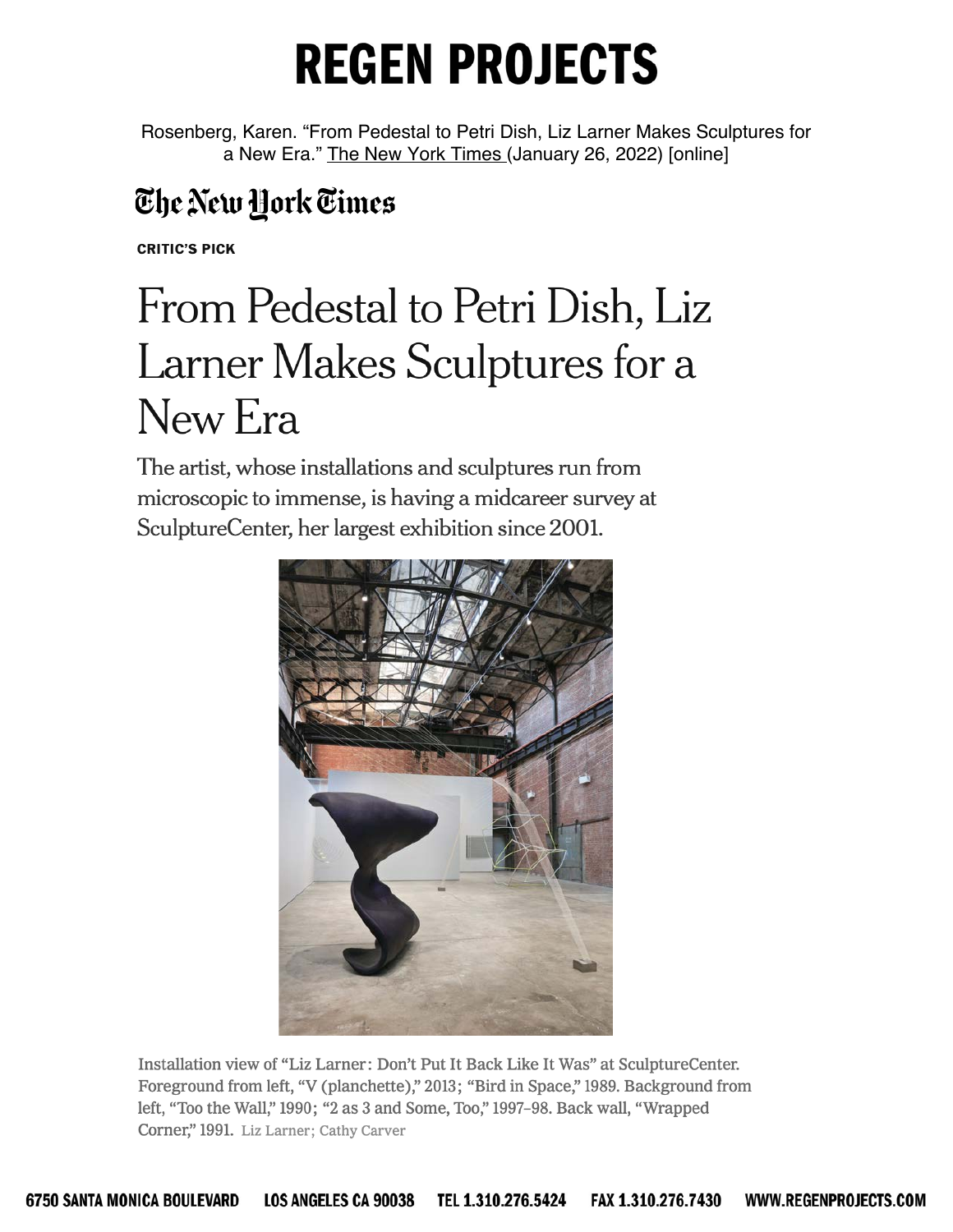#### **By Karen Rosenberg**

Jan. 26, 2022, 2:49 p.m. ET

Liz Larner's exuberant midcareer survey at SculptureCenter begins with a bang, or a few of them: a motorized steel ball, tethered to a rotating column, smashes into the gallery wall. The piece is called "Corner Basher," and its speed is controlled by the viewer; turning the dial all the way up results in an increasingly loud and frequent thwacking noise, a growing dent in the architecture and a gleeful sense of transgression.

Not everything in the show is as forceful as "Corner Basher" (1988), but other works also play up underused spaces in ways that can seem just as rebellious: the thick industrial chains that curve around the wall in "Wrapped Corner," for instance, or the nylon and silk cords that extend to the upper reaches of SculptureCenter's soaring main gallery in "Bird in Space" (a 1989 piece that shares a title and sleek lines with a famous Brancusi sculpture while defying the whole idea of sculpture as an object on a pedestal).



Larner's "Corner Basher" (1988), a motorized steel ball tethered to a rotating column. When the motor is activated, it smashes into the gallery wall. Liz Larner; Cathy Carver

"Liz Larner: Don't Put It Back Like It Was" is the artist's most significant New York show to date, and her largest survey since 2001. It travels to the Walker Art Center in Minneapolis in April, although it's hard to imagine a more ideal venue for Larner's protean oeuvre than the lightly renovated former trolley repair shop of SculptureCenter, with its varied building materials (from Cor-Ten steel to exposed brick) and its capacious central gallery flanked by more intimate spaces.

The Los Angeles-based, Sacramento-born Larner, who has been working and exhibiting steadily for three decades, has no easily identifiable style. Her sculptures and installations run from microscopic to immense and make use of materials including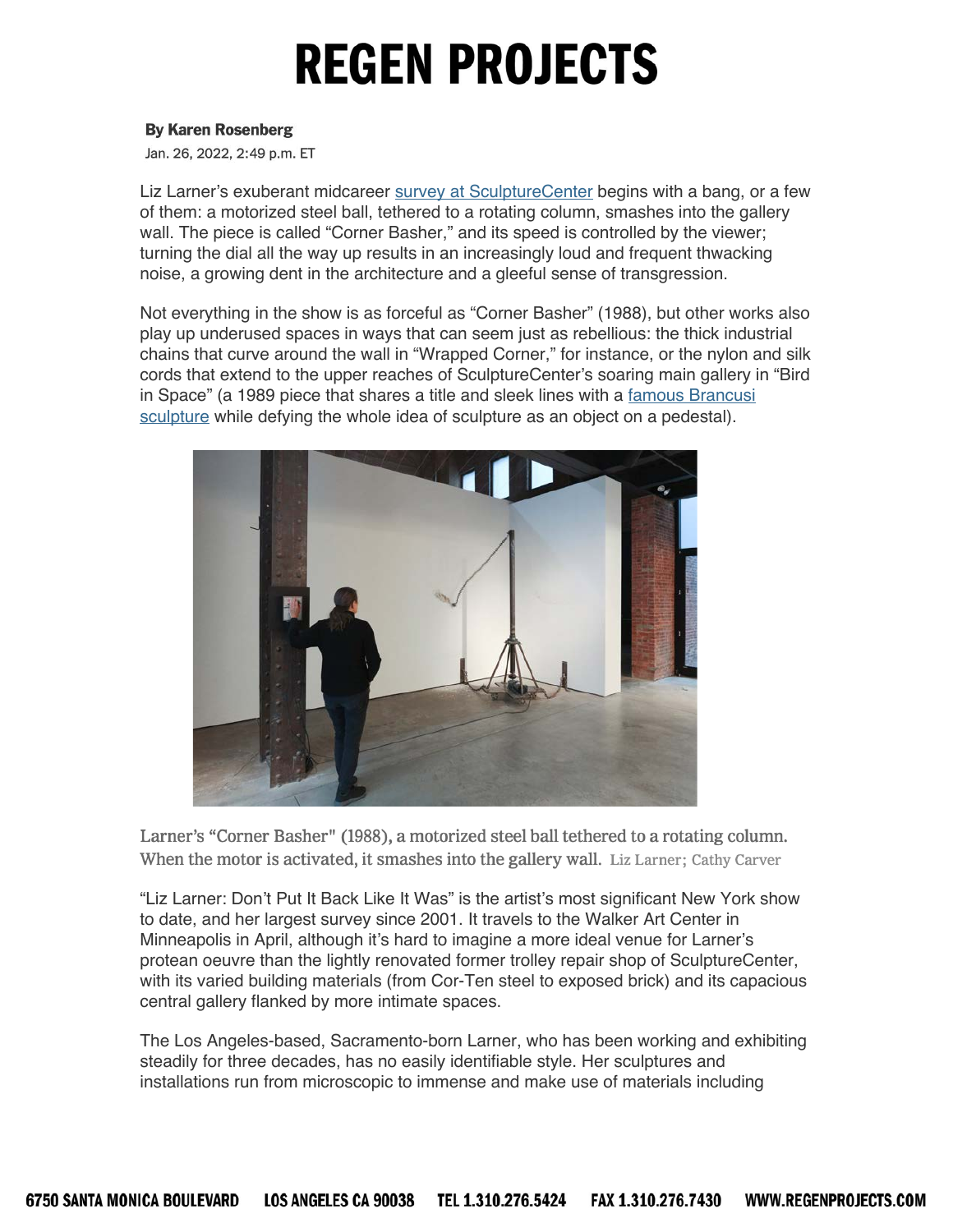plastic, metal, paper, leather, volcanic ash, surgical gauze and bacteria. Her work can be rough or refined, and sometimes both at once, as evidenced by a stunning group of ceramic wall reliefs with jagged edges and silky iridescent glazes. It can be abstract or, like the disembodied cast-pewter appendages of "Hands" (1993), uncannily figurative.



"2 as 3 and Some, Too" (1997-98), the steel frames of two open cubes. Larner has wrapped them in sheets of mulberry paper, which she has also tinted with watercolor in Easter-egg hues. Liz Larner; Cathy Carver

But there are a few through lines in this beautifully installed exhibition of about 30 works. The most apparent one is a playful referencing of other sculptors, particularly postminimalists like Eva Hesse and Lynda Benglis but including Louise Bourgeois, David Smith, Cady Noland and Ken Price, among others. In "Lash Mat" (1989), Larner glues hundreds of pairs of false eyelashes to a wide strip of leather that trails from wall to floor. It's impossible to look at this lush pelt without thinking of the Surrealist Meret Oppenheim's fur-lined teacup, although it could also read as a more contemporary feminist critique of the beauty industry. Larner has said that she was also thinking about the thick-fringed eyes that were a signature look of the sculptor Louise Nevelson, as well as the wavy patterns of Bridget Riley's painting "Crest."

And in "2 as 3 and Some, Too" (1997-98), the steel frames of two open cubes — a form associated with the rigid geometries of Sol LeWitt, among others — seem to have been smooshed together as easily as one might crumple a foil candy wrapper. Larner has wrapped them in sheets of mulberry paper, which she has also tinted with watercolor in Easter-egg hues. The piece is large, measuring 137 inches at its widest point, but appears extremely delicate.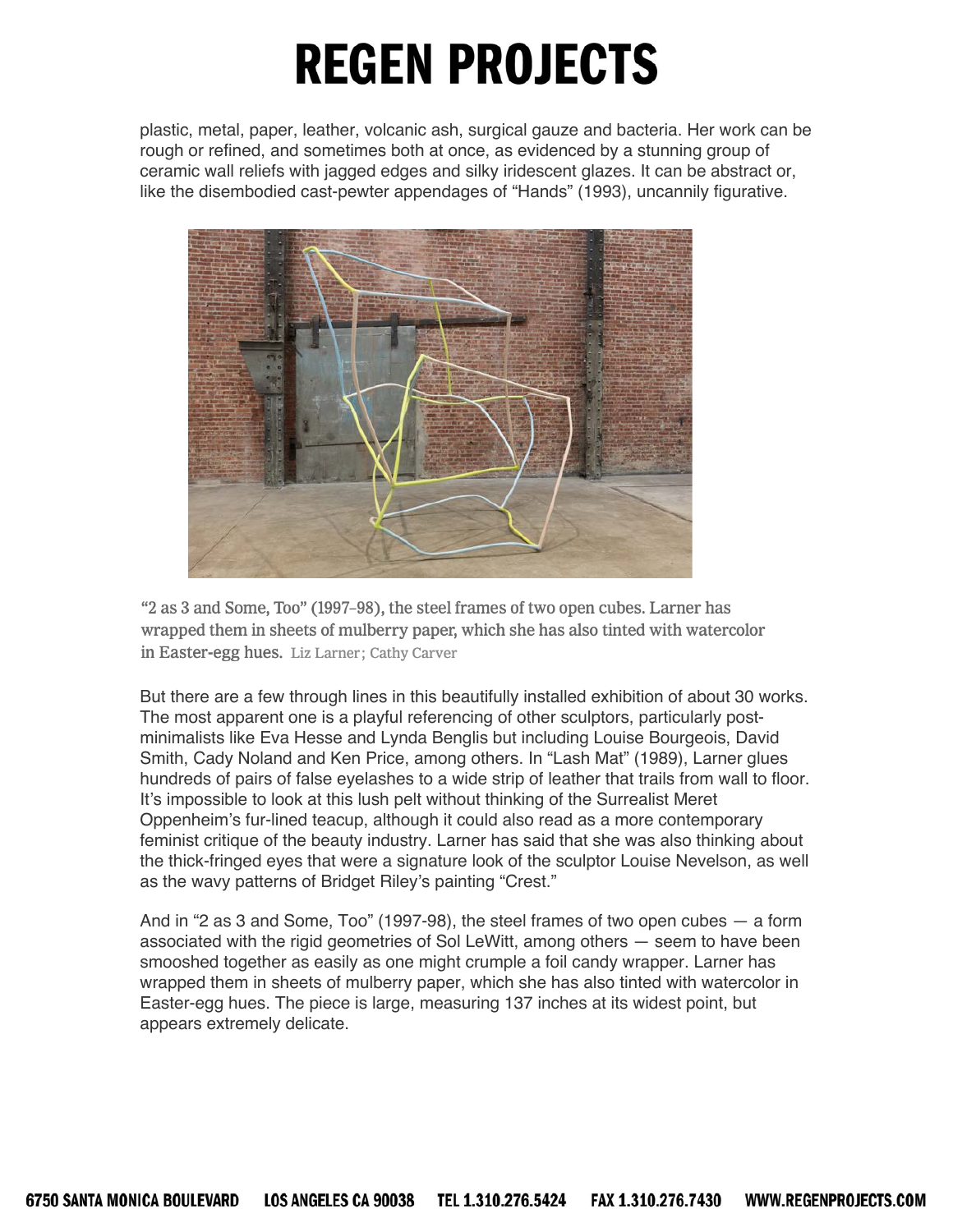

In "Orchid, Buttermilk, Penny" (1987), which takes the form of two petri dishes presented under glass, microorganisms ravage buttermilk, the petals of an orchid and a copper penny. Liz Larner; Cathy Carver

Works like these may seem oriented toward sculpture's past, but Larner has also been thinking deeply about the medium's future. As this show and its catalog make clear, posthumanism is just as important to her as post-minimalism. In an interview with the Walker's executive director, Mary Ceruti, who organized the exhibition along with the SculptureCenter's interim director, Kyle Dancewicz, Larner elaborates on her interpretation of the term "viewer": "It could mean an individual or any number of people, maybe even animals, plants, insects or minerals."

Back in the late 1980s, Larner was experimenting with bacterial cultures — an idea now being explored by a new generation of artists, notably Anicka Yi. In a 1987 work by Larner that takes the form of two petri dishes presented under glass, microorganisms ravage buttermilk, the petals of an orchid and a copper penny.

As Larner tells Ceruti in their interview, she gives a lot of thought to how her art — and all art — will decay over time. "Most artists don't want their work to disappear, to biodegrade. But I think this is something that artists, like everyone else, will have to start dealing with," she says. In a floor sculpture presented last spring at Regen Projects in Los Angeles, which will be expanded in an exhibition at Kunsthalle Zurich this summer, Larner created a sprawling assemblage of three years' worth of plastic refuse from her household.